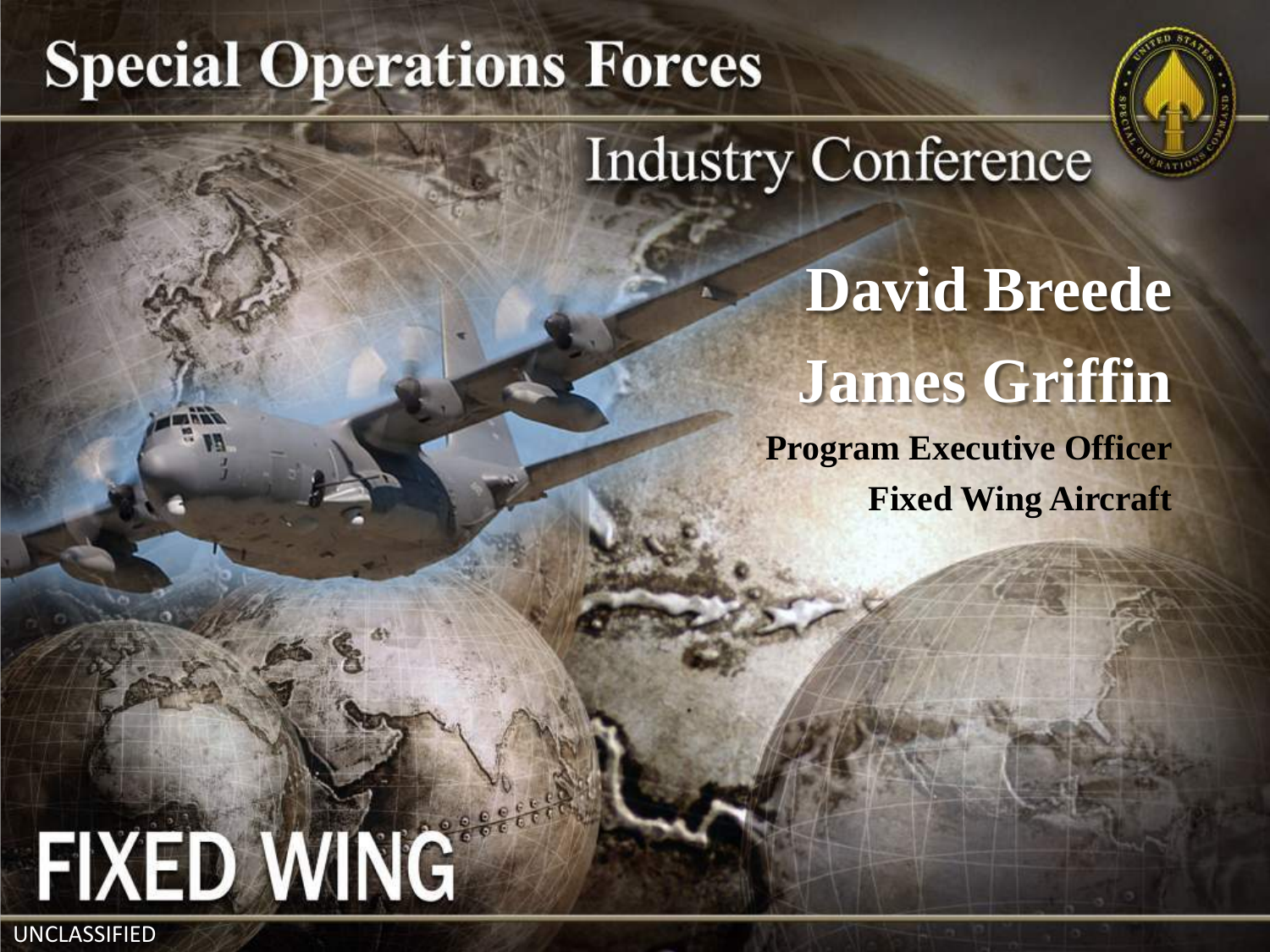





# **MC-130J Program**



### **Description**

- **Provides low-level infil/exfil and resupply of SOF teams into hostile or denied territory. Provides aerial refueling of SOF fixed-wing and rotary-wing aircraft.**
- MC-130J Program recaps 23 MC-130P Combat Shadow, **14 MC-130E Talon I, and 20 MC-130H Talon II aircraft.**
- **Requirement: HC/MC-130J CPD, Aug 09**
- **ACAT: HC/MC-130J Core – IC (AF); Inc 3 – III; MCTF – III**
- **IOC: 2012 (MC-130J Inc 1)**

### **Program Status**

- **HC/MC-130J OT&E underway (Blk 6.5/Inc 1 config)**
- **First 7 MC-130Js delivered (5 Cannon, 2 Kirtland)**
	- **3 more deliveries in FY12; 26 of 57 aircraft on contract**
- **VSD helo qual test, CV-22 surrogate test Apr-May 12**
- Inc 3 Special Mission Processor contract award Mar 11
- **MCTF contract awarded Apr 12**
- **NexGen LAIRCM contract award Aug 12**

### **Technology Upgrades/Current Efforts**

- **Defensive Systems (RFCM)**
- **Airborne Mission Networking**
	- **Enhanced Situational Awareness**
- **CNS/ATM for Legacy Aircraft**
- **Digital Solo for EC-130J**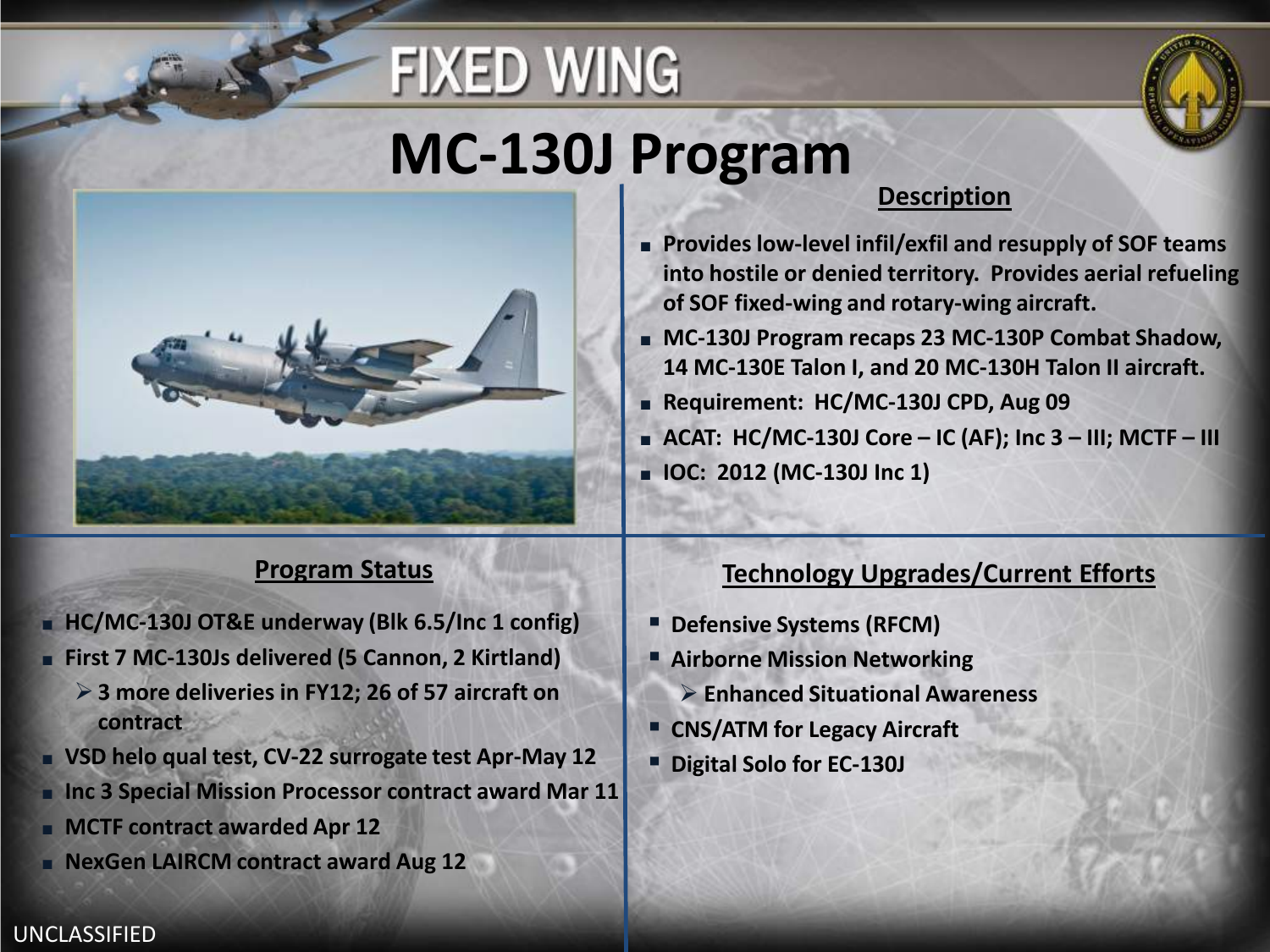# **FIXED WING**



# **MC-130J Current Program of Record**

### **AC/MC-130J Increments 1-3**

- **Increments 1-2 add HSLLADS, added power, and other low cost upgrades**
- **Inc 3 adds Special Mission Processor to allow addition of SOF unique capabilities without having to go back through aircraft OFP**
- **MC-130J Common TF/TA Radar Program**
	- **Adds LPI/LPD TF/TA capability to MC-130J by FY17**
	- **Modifies current AN/APQ-241 radar**

### **NexGen LAIRCM**

- **Upgrades IR countermeasures to NexGen Missile Warning System (MWS) to provide higher performance warning and better false alarm rejection, and improved reliability**
	- **Flush mount turret; 2 color IR MWS; Guardian Laser Tracker Assembly (GLTA)**

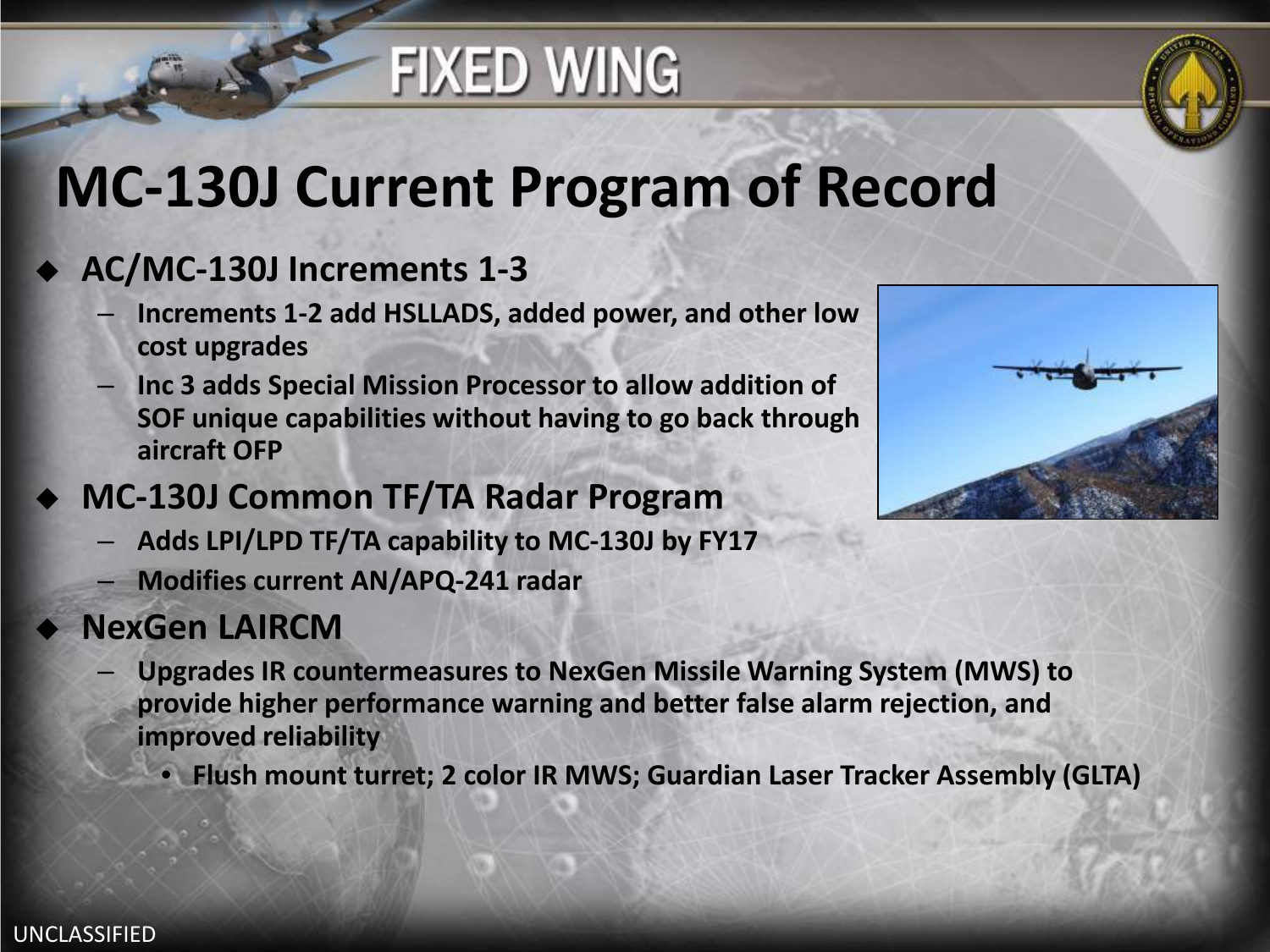# **FIXED WING**



# **MC-130J Future Initiatives (Commando II)**

### **Integrated Defensive Countermeasures System (Deny, Degrade, and Disrupt)**

- **Includes capabilities to detect and counter Laser/RF/EO/IR threats**
- **Provides new robust RFCM suite – AoA underway; Jul 12 completion**
- **Integrates with NexGen LAIRCM, IR MWS (AAR-47), RWR (ALR-56M), chaff/flare system (ALE-47)**
- **Airborne Mission Networking (Detect, Identify, Locate, and Avoid)**
	- **Aircraft Enhanced Situational Awareness provides hostile location, intent, and current air/surface defense postures to support threat options and targeting**
	- **Provides Data correlation, fusion, and display of all pre-mission & on/off-board source data**
	- **Provides threat response options including auto route re-planning, immediate maneuver cues, countermeasure management**

### **Precision Airdrop**

- **Allows the precision delivery (less than 300m CEP) of personnel & equipment to remote locations when in a GPS denied mode of operation**
- **Shall be able to airdrop all SOF standard airdrop loads currently supported by the MC-130H**
- **Capable of delivering High Speed Container Delivery System (HSCDS) bundles**
- **The combination of low-altitude delivery (250' AGL) and high-velocity (250 KIAS) chutes significantly reduces drift effect on the bundles, further improving accuracy**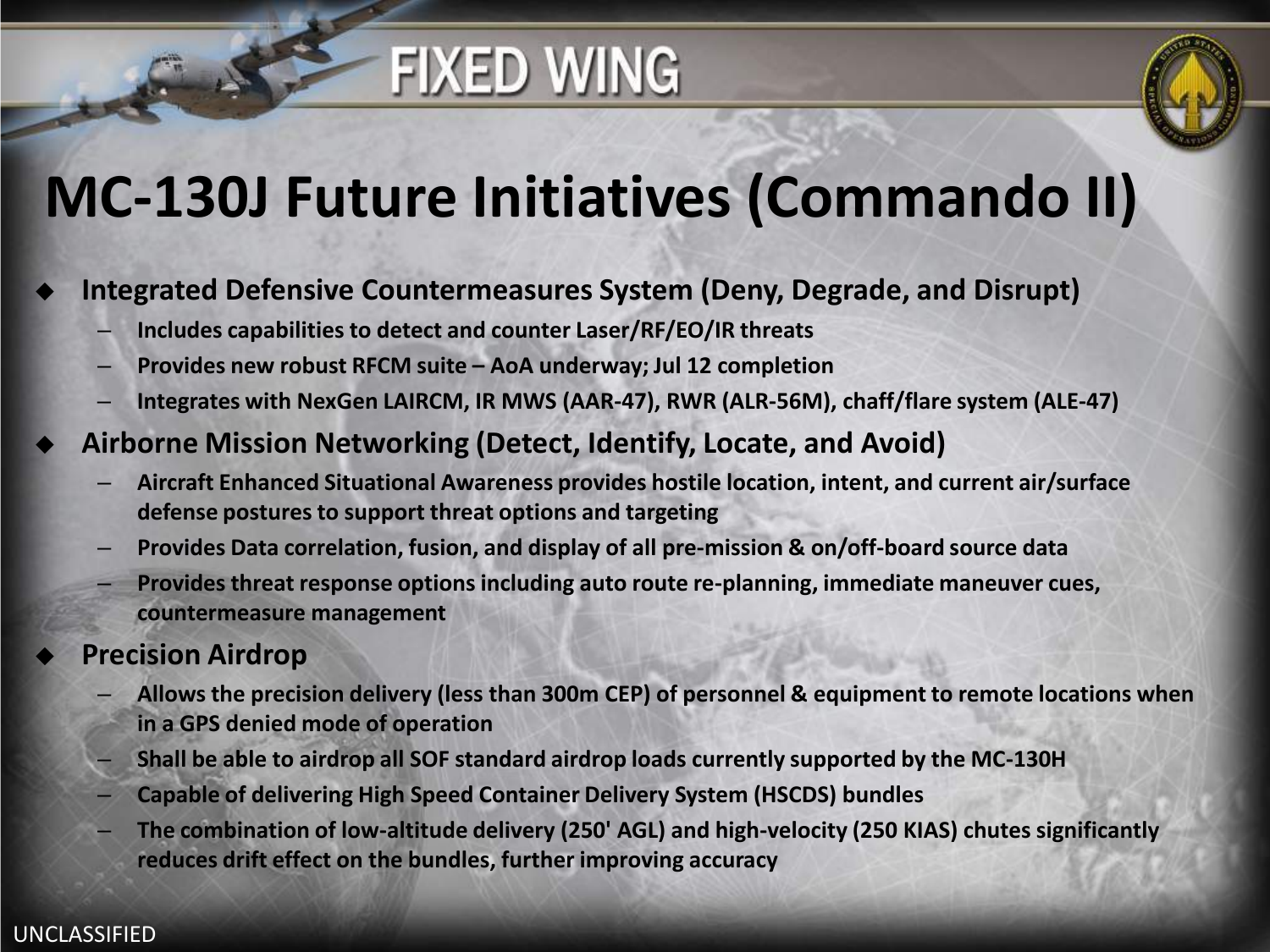# **AC-130J PSP Program**

**FIXED WING** 



### **Precision Strike Package Capabilities**

- **Dual Electro-Optical Infrared Sensors**
- **Precision Guided Missiles**
- **30mm Cannon**
- **Networked Battle Management System**
- **Enhanced Situational Awareness**
- **Enhanced Communications**

#### **Program Description**

- **Recapitalize the AC-130H fleet with 16 AC-130J aircraft integrated with the PSP**
- **MDA: USSOCOM Acquisition Executive**
- **PEO: PEO-FW**
- **ACAT Level: III**
- **CDD: 3 Jul 08 (AC-XX Gunship-Lite)**
- **IOC: CY16 (4 a/c – 3 ship UTC & 1 PTAI)**
- **Technical/Cost Risk: Low**
- **F** Schedule Risk: Low/Moderate

#### **Program Strategy**

- **Integrate Dragon Spear Precision Strike Package (PSP) on MC-130J**
	- **Modify production aircraft with proven strike package**
	- **Leverage NRE & testing already accomplished**
	- **Avoid duplication of costs and effort**
- **Implement long-term sustainment design considerations and other lessons-learned**
- **Manage spiral development to enhance PSP capabilities**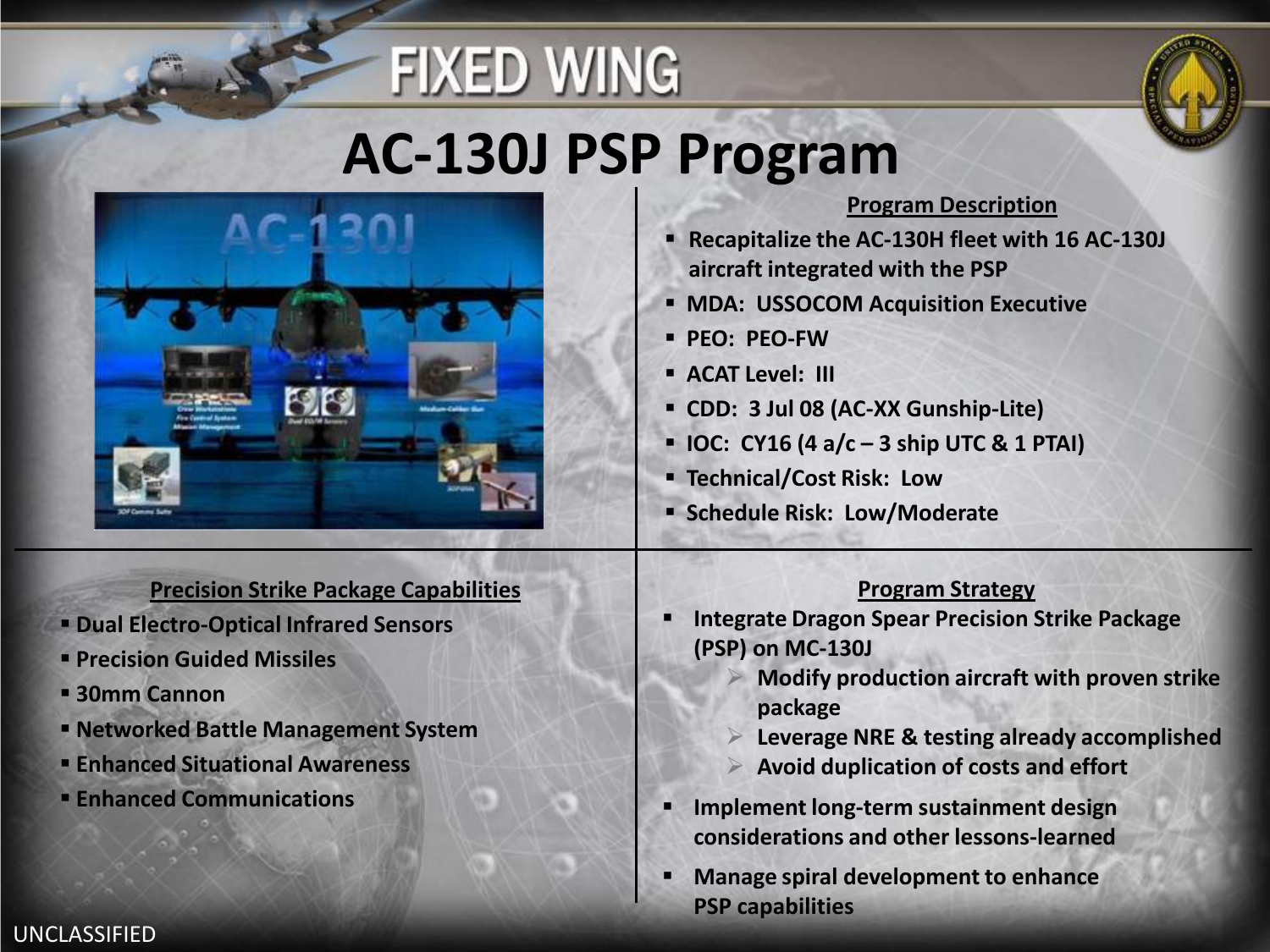

- **LMA owns A/C data rights Primary integration risk drivers New platform** 
	- **Government does not own**
	-

**Program Integrator PEO-FW**





**C-130J technical data Leverage Dragon Spear Proven Technology Cost Avoidance - NRE Primary PSP risk driver Integration on new platform**

**AC-130J**

- **Gov will own all platform integration data rights**
- **Gov will retain the ability to compete follow on efforts**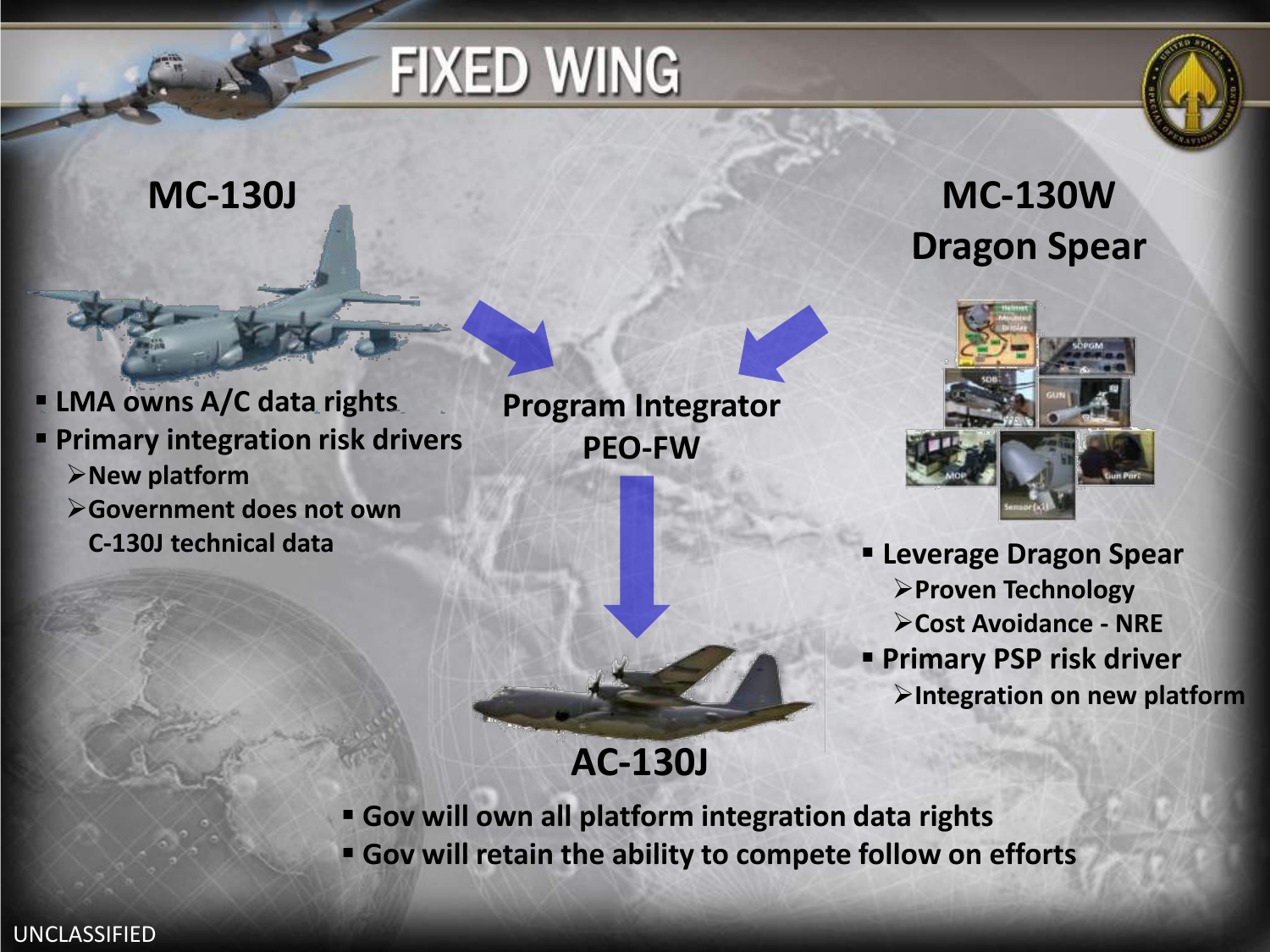



# **Precision Strike Package Evolution**